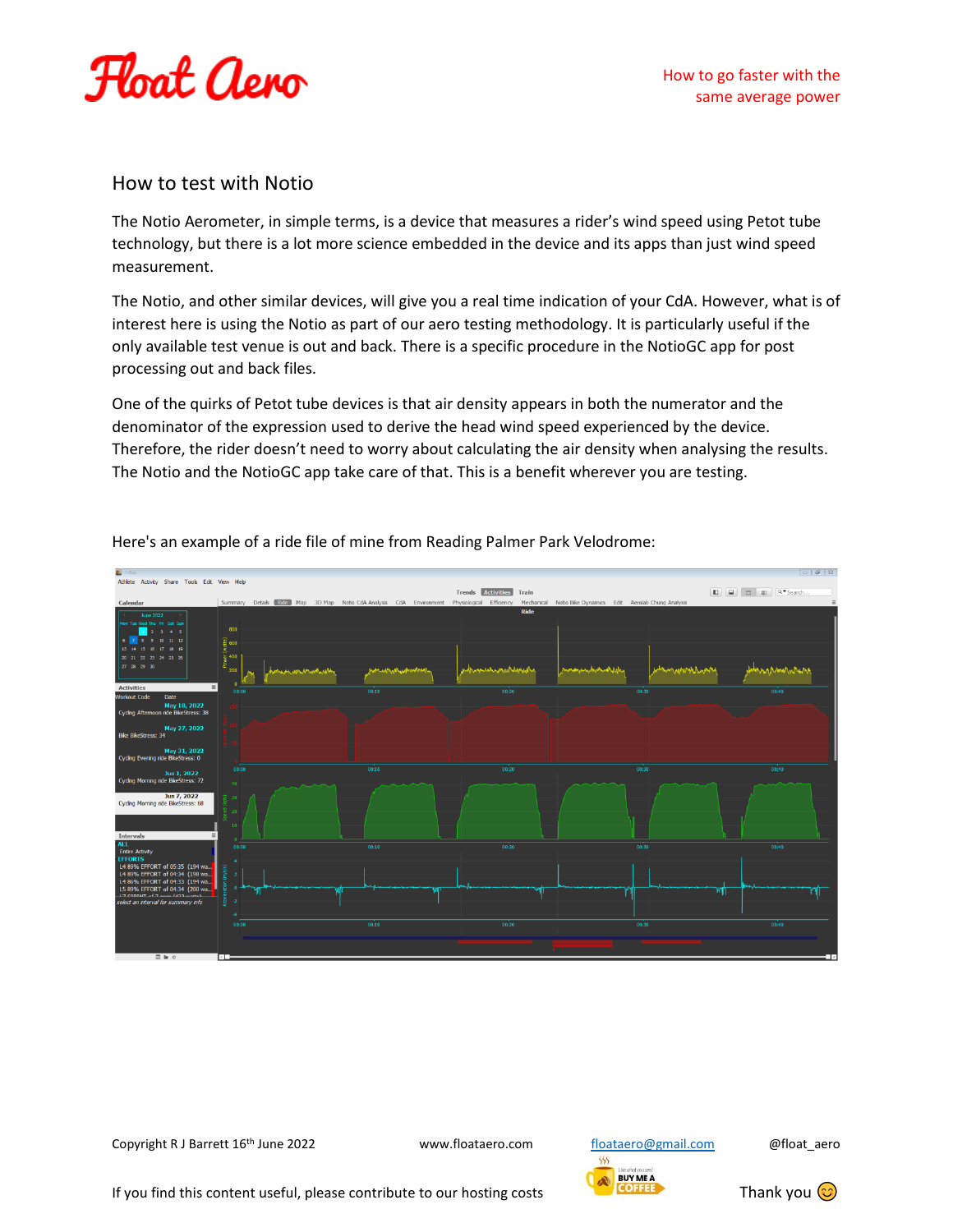



If I go to the "Notio CdA Analysis" screen I get this, so I click on "Compute"…

… and as a result of doing that I get this. Not very informative (!)

The system has picked up my default total weight and my default Crr. There is one parameter I need to change and that is the Mechanical Efficiency. I'm using a crank-based power meter so there is a drivetrain loss of around three percent, so I set that parameter at 0.97.



Copyright R J Barrett 16<sup>th</sup> June 2022 www.floataero.com [floataero@gmail.com](mailto:floataero@gmail.com) @float\_aero



If you find this content useful, please contribute to our hosting costs Thank you  $\odot$ 

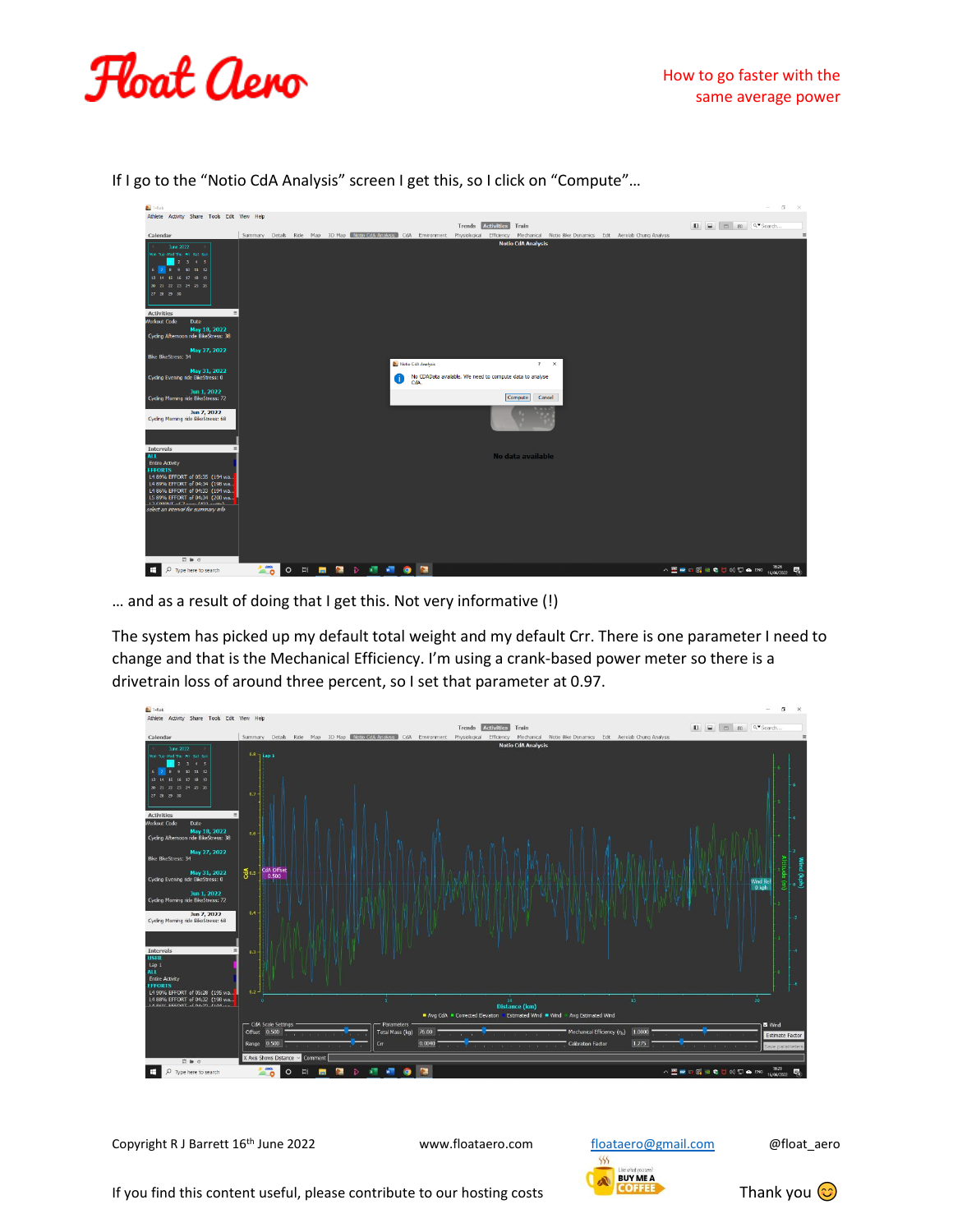## How to go faster with the same average power



What I really want to see is the CdA for the middle part of the sections where I was in position and up to speed. I can do this by using the intervals tool to find the fastest three minutes of each section.



Copyright R J Barrett 16<sup>th</sup> June 2022 www.floataero.com [floataero@gmail.com](mailto:floataero@gmail.com) @float\_aero